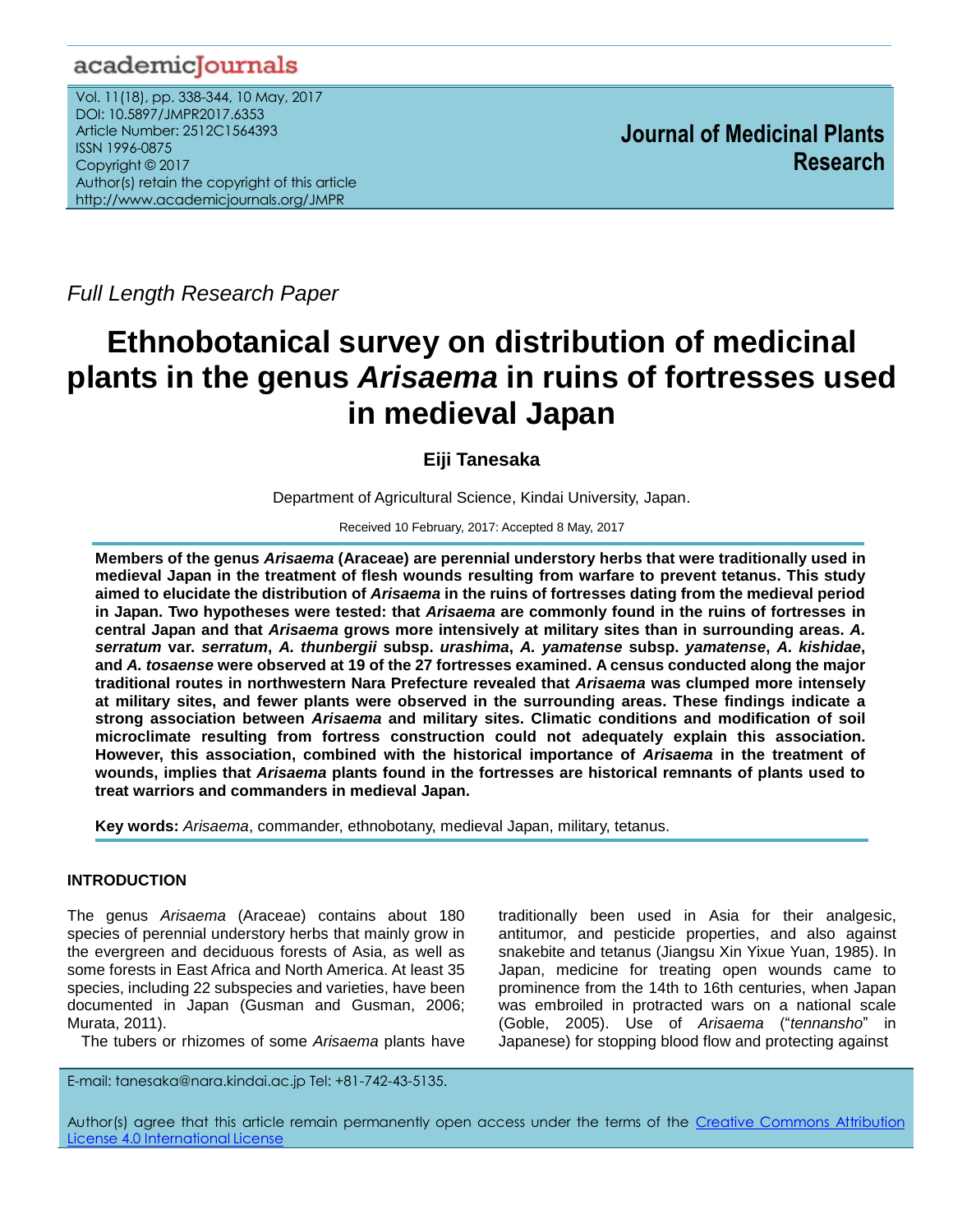tetanus was reported in Japanese medical literature from the 14th century, e.g., "*Man'anpo*" by Seizen Kajiwara (Kajiwara, 1327) and "*Yurin's Fukudenho*" by the Buddhist monk Yurin (Yurin, mid-14th century). Recent studies have shown that the members of the genus are rich in the triterpenoid saponin, benzoic acid, alkaloids, and lectins. For example, extracts from *A. flavum* (Singh et al., 2004), *A. tortuosum* (Dhuna et al., 2005), and *A. decipiens* (Zhao et al., 2010) all exhibit antitumor effects and suppress cancer cell growth, while extracts from *A. flavum* exhibit antibacterial effects (Bibi et al., 2011).

*Arisaema* plants are naturally found on disturbed open sites such as volcanic zones, scree slopes along a stream, cliffs that easily collapse, and silviculture forests in Japan (Hotta, 1974; Gusman and Gusman, 2006; Murata, 2011). While some specimens have been documented from the territory of forts, e.g., *A. nambae*, which was first collected from Bitchu-Matsuyamajo fortress in 1952 and described then as a novel species (Kitamura and Murata, 1966), and *A. kishidae* and *A thunbergii subsp. urashima* from Shigisanjo fortress (Koshimizu and Iwata, 1976). Several thousand medieval fortresses are scattered throughout Japan. Most were constructed on mountain ridges or at the tops of hills due to the advantage that these locations offered for surveillance of the surrounding area and for protection, as described in the *Nihon Jokaku Taikei* (e.g., Murata, 1980). The location of these forts and modification of the soil microenvironment during construction may have provided favorable conditions for the growth of these plants. However, there have been no reports focusing on the relationship between distribution of *Arisaema* and ruins of fortresses.

The present study aimed to elucidate the distribution of *Arisaema* in the ruins of fortresses dating from the medieval period in Japan. Two hypotheses were tested: (i) *Arisaema* is commonly found in the ruins of fortresses in central Japan; (ii) *Arisaema* grows more intensively at military sites compared with surrounding areas such as forests and other traditional construction.

#### **MATERIALS AND METHODS**

#### **Study area**

To examine the occurrence of *Arisaema* at ruins of fortresses, 26 fortresses in central Japan were selected for this study (Figure 1). These ruins were selected based on historical descriptions of the occupiers, when they were used, and which functional structures remain according to *Nihon Jokaku Taikei*. Although there were numerous other fortresses in the region, many forts were excluded from this study because they had been developed as public parks, schools, or residential areas. Many forts with access routes lost due to dense overgrowth by bushes were also excluded. In this study, each of the selected fortresses was assigned a code consisting of two uppercase letters denoting the prefecture, followed by a number, which corresponded to that used in the *Nihon Jokaku Taikei*. The study area is close to Kyoto, which was the capital city from the late 8th to mid-19th century and served as the seat of power for several successive emperors and generals (shoguns), and which

experienced very intense battles during the medieval period. The mean annual temperature and precipitation in the area range from 13 to 16°C and 1,366 to 2,087 mm, respectively. At present, most of the ruins are located in areas that are used for silviculture with Japanese cypress (*Chamaecyparis obtusa*) or Japanese cedar (*Cryptomeria japonica*). Shade-tolerant herbs such as *Rubus buergeri, Corydalis incise,* and *Houttuynia cordata,* and shrubs such as *Aucuba japonica* and *Dendropanax trifidus*, were common. In open areas, *Galium spurium* var. *echinospermon* and *Fallopia japonica* were frequently observed. *Arisaema* spp. censuses were conducted during the flowering season from April to June in 2011–2016. Species identification of the genus *Arisaema* was performed *in situ* based on the morphological descriptions of Gusman and Gusman (2006) and Murata (2011). Some of the specimens were deposited at the herbarium of the Kii-Oshima Experimental Station, Field Science Education and Research Center, Kyoto University.

To compare the distribution pattern of *Arisaema* between military sites and surrounding areas, a precise census along the major traditional routes was conducted to the south of the Ikoma Mountains and Yata Hills, with the principal town situated at 34°37ˊ45˝N and 135°42ˊ2˝E. This area, which is located on the border of Osaka Prefecture and northern Nara Prefecture (Figure 1), has a rich history spanning ancient to medieval Japan, with extensive information available on the archaeological sites and fortified ruins. The incidence of *Arisaema* plants was observed by counting all individuals located within five meters on either side of footpaths for a total of 98.2 km. Routes comprised mountain ridges and streams, and villages containing 17 Buddhist temples, 19 Shinto shrines, and 9 military ruins (e.g., Uchino, 2015).

#### **Data analysis**

A Mann-Whitney *U*-test was conducted to evaluate the effect of mean annual temperature and annual precipitation on the incidence of *Arisaema* according to the method of Sokal and Rohlf (1981). To evaluate the distribution pattern for this plant in forests and villages along the route of the census, a Morisita overlap index (*Iσ*) was calculated as follows (Morisita, 1959):

$$
I\sigma = q \sum x_i (x_i - 1) / \sum x_i (\sum x_i - 1)
$$

where  $x_i$  is the number of individuals in the  $i$ th sample unit ( $i = 1, 2, 3$ , ···, q) and q is the number of sample units. In this research, a sample unit is defined as being a 100-m section of footpath including a 5-m area adjacent to each side of the path (sample unit area: 1,000 m<sup>2</sup>). Values of  $I\sigma$  < 1 indicate a uniform,  $I\sigma$  = 1 a random, and *Iσ* > 1 a clumped distribution. Significant deviations of *Iσ* from 1 were assessed using a chi-squared analysis as follows (Krebs, 1998):

$$
\chi^2 = I\sigma\left(\sum x_i - 1\right) + q - \sum x_i
$$

with  $v = q - 1$  degrees of freedom.

A 2x2 contingency chi-squared analysis was performed for comparison of *Arisaema* incidence at military and other sites.

#### **RESULTS**

#### *Arisaema* **in fortress ruins in central Japan**

*Arisaema* plants were found in 19 of the 27 surveyed fortress ruins in central Japan (Figure 1). The species identified and the climatic conditions at each of the fortresses are summarized in Table 1. *A. serratum* var.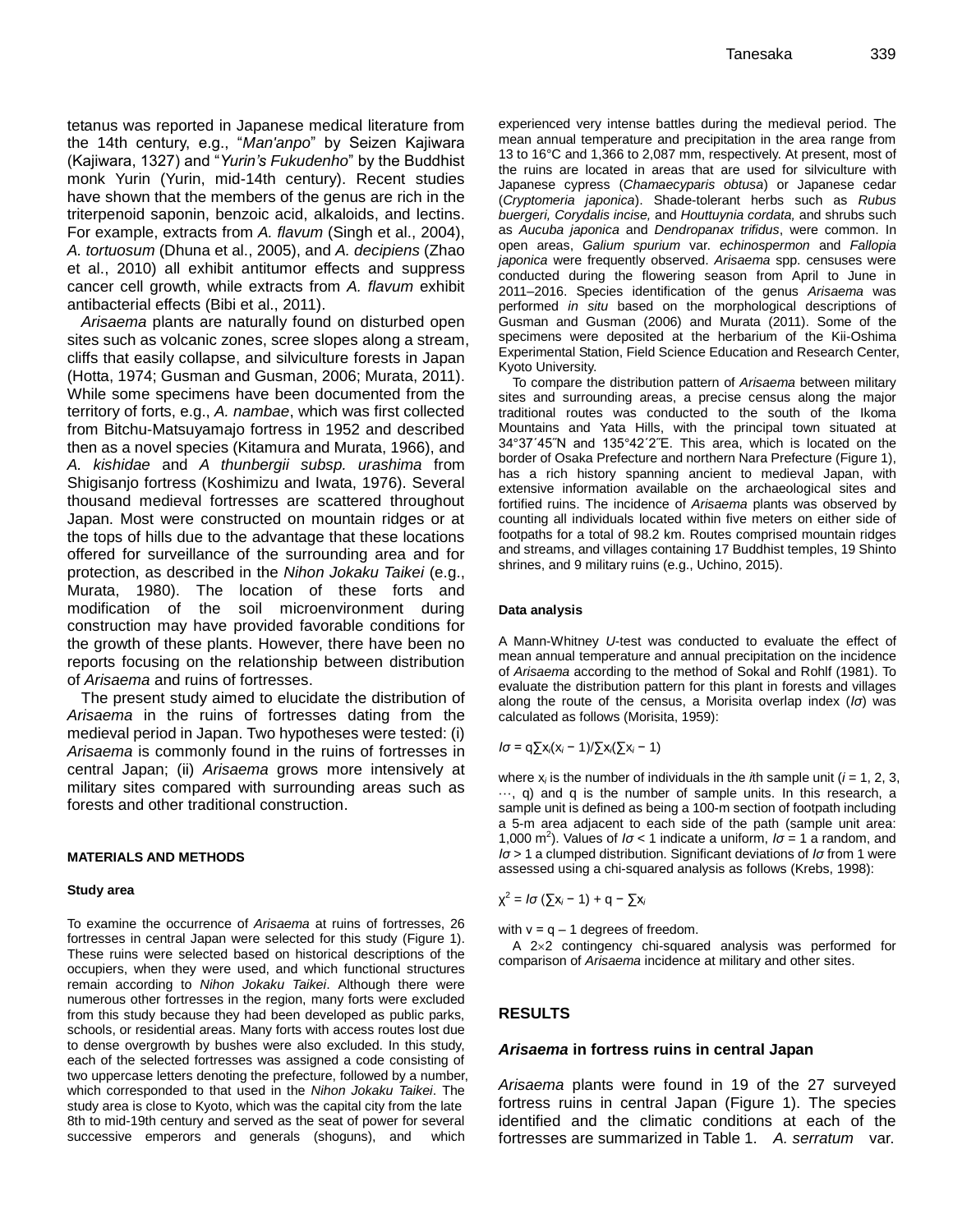

**Figure 1.** Distribution of *Arisaema* in the ruins of medieval fortresses in central Japan. Solid and open symbols indicate whether *Arisaema* was observed or not observed, respectively. The inset shows the location of the study area in the Japanese archipelago.

*serratum*, *A. thunbergii* subsp. *urashima*, and *A. yamatense* subsp. *yamatense* were the most widely and frequently observed species (Figure 2). On the other hand, dense populations of *A. tosaense*, *A. kishidae*, and a form of *A. serratum* var. *serratum*, previously called *A. longilaminum*, were observed at sites HG863, NR67, and NR116, respectively. Most of these species were easily identified by conspicuous morphological characters except for *A. kishidae*, which resembles *A. undulatifolium*. The two species could be distinguished based on morphological characters of the female plants; the length of the peduncle was shorter than the petiole in females from site NR67, which were similar to *A. kishidae*, and longer in the *A. undulatifolium* group (Murata, 1986). In addition, the number of ovules per ovary in plants at NR67 (*A. kishidae*) was in the range 3–5, which was fewer than in the *A. undulatifolium* group, which typically has more

than ten (Murata, 1986).

Interestingly, although the fortresses OS193 and OS195 were 1 km apart, both supported patches of *A. serratum* var. *serratum*, even though no individual plants were observed along the footpath between the two sites. Analysis by a Mann–Whitney *U* test showed that neither the average annual temperature  $(U = 86)$  nor the annual precipitation  $(U = 94)$  significantly affected the incidence of *Arisaema* plants (*P* > 0.05).

#### **Distribution pattern for** *Arisaema* **along the census route**

Figure 3 shows the *Arisaema* distribution observed along the route of the census in the southern Ikoma Mountains and Yata Hills. In the Ikoma Mountains, dense populations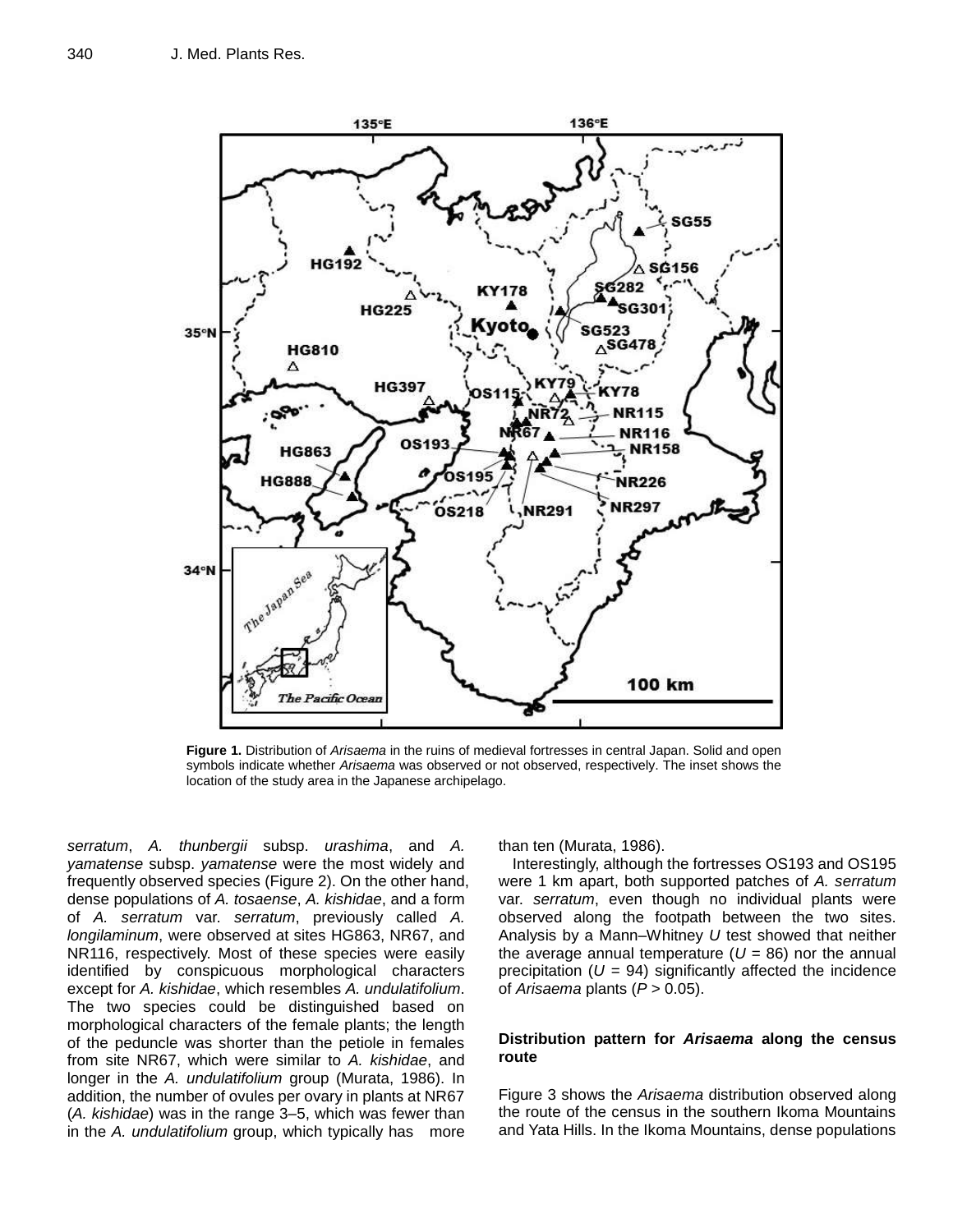**Table 1.** Distribution of *Arisaema* in ruins of medieval fortresses in central Japan.

| <b>Fortress</b><br>Code | <b>Commanders/Occupiers</b> | Mean annual<br>temperature (°C) | Mean annual<br>precipitation (mm) | Arisaema species observed                                                                  |  |
|-------------------------|-----------------------------|---------------------------------|-----------------------------------|--------------------------------------------------------------------------------------------|--|
| <b>HG192</b>            | Akamatsu family             | 14.2                            | 1738                              | A. serratum var. serratum                                                                  |  |
| <b>HG225</b>            | Akamatsu family             | 14.6                            | 1634                              | <b>NF</b>                                                                                  |  |
| <b>HG397</b>            | Akamatsu family             | 15.7                            | 1400                              | <b>NF</b>                                                                                  |  |
| HG810                   | Akamatsu family             | 15.2                            | 1366                              | <b>NF</b>                                                                                  |  |
| HG863                   | Atagi Family                | 15.8                            | 1439                              | A. tosaense                                                                                |  |
| <b>HG888</b>            | Atagi family                | 15.8                            | 1439                              | A. thunbergii subsp. urashima                                                              |  |
| KY78                    | Emperor Go-Daigo            | 12.9                            | 1776                              | A. yamatense subsp. yamatense                                                              |  |
| <b>KY79</b>             | Kizu family                 | 15.0                            | 1540                              | <b>NF</b>                                                                                  |  |
| <b>KY178</b>            | Mitsuhide Akechi            | 15.4                            | 1730                              | A. serratum var. serratum, A. yamatense subsp. yamatense                                   |  |
| <b>NR67</b>             | Hisahide Matsunaga          | 14.8                            | 1585                              | A kishidae, A. serratum subsp serratum, A. thunbergii subsp.<br>urashima                   |  |
| <b>NR72</b>             | Tsubai family, H. Matsunaga | 14.8                            | 1585                              | A. thunbergii var. urashima                                                                |  |
| <b>NR115</b>            | Yamada family               | 14.0                            | 1772                              | <b>NF</b>                                                                                  |  |
| <b>NR116</b>            | H. Matsunaga                | 14.0                            | 1772                              | A. serratum var. serratum                                                                  |  |
| <b>NR158</b>            | Akiyama family              | 13.9                            | 1934                              | A. yamatense subsp. yamatense                                                              |  |
| <b>NR226</b>            | <b>Warrior monks</b>        | 15.2                            | 1786                              | A. serratum var. serratum, A. thunbergii subsp. urashima,<br>A. yamatense subsp. yamatense |  |
| <b>NR291</b>            | Ochi family                 | 15.1                            | 1865                              | <b>NF</b>                                                                                  |  |
| <b>NR297</b>            | Ochi family                 | 15.1                            | 1865                              | A. yamatense subsp. yamatense                                                              |  |
| OS115                   | Nagayoshi Miyoshi           | 14.2                            | 1624                              | A. thunbergii subsp. urashima                                                              |  |
| OS193                   | Masashige Kusunoki          | 14.6                            | 1781                              | A. serratum var. serratum                                                                  |  |
| OS195                   | M. Kusunoki                 | 14.6                            | 1781                              | A. serratum var. serratum                                                                  |  |
| OS218                   | M. Kusunoki                 | 14.6                            | 1781                              | A. yamatense subsp. yamatense                                                              |  |
| <b>SG55</b>             | Nagamasa Azai               | 14.4                            | 2087                              | A. thunbergii subsp. urashima                                                              |  |
| SG156                   | Mitsunari Ishida            | 14.4                            | 2087                              | <b>NF</b>                                                                                  |  |
| SG282                   | Nobunaga Oda                | 14.6                            | 1718                              | A. thunbergii subsp. urashima                                                              |  |
| SG301                   | Rokkaku Sasaki              | 14.6                            | 1718                              | A. serratum var. serratum                                                                  |  |
| <b>SG478</b>            | Mikumo family               | 14.4                            | 1644                              | <b>NF</b>                                                                                  |  |
| SG523                   | Nagamasa Azai               | 14.8                            | 1719                              | A. vamatense subsp. vamatense                                                              |  |

Fortress codes are the same as in Figure 1 (as shown in the text). Climate data from http://ja.climate-data.org/location/. NF: not found.

of *A. thunbergii* subsp. *urashima* were observed in the NR67, F3 (Akasakajo) and F4 (Hanaharajo) fortresses, as well as several religious sites in their vicinity. These species were also found at the ancient fortress of F1 (Takayasujo), which was constructed in the late 7th century. The distribution of *A. kishidae* was limited at NR67, F4, and R1 (Takayasujyo Kuraato), which are considered to be ruins of food depots associated with fortress F1. A few individuals of *A. serratum* var. *serratum* were occasionally found on ridges of the Ikoma Mountains near the border between Osaka and Nara Prefectured.

Conversely, few *Arisaema* plants were found in the Yata Hills. Dense but restricted populations of *A. thunbergii* subsp. *urashima* were found at R2 (Byodoji Yakata), which is considered to have been the dwelling of local commanders, and also at religious sites at the entrance of NR72 (Tsubaijo). In addition, a small population of *A. thunbergii* subsp. *urashima* was observed on a scree slope along a stream approximately 2 km north of R2.

Table 2 shows the results of the route census and the Morisita overlap index. On all of the routes along ridges, streams, and villages in the Ikoma Mountains and the Yata Hills, the values of *Iσ* were significantly greater than 1, indicating that the *Arisaema* plants were distributed in clumps. In streams, the clumps of *Arisaema* were composed largely of *A. kishidae*, which grew in fortress NR67 and in a stream next to the ruin of depot R1. Along the ridges, *A. thunbergii* subsp. *urashima* was dominant, especially at NR67, F1, F2, and F3 and the religious sites close to these fortresses. Consequently, the  $2\times 2$ contingency chi-squared analysis revealed that *Arisaema* plants were more frequently observed at military sites than at other sites ( $\chi^2$  = 149.0,  $P$  < 0.01).

## **DISCUSSION**

The first hypothesis, that *Arisaema* is commonly found in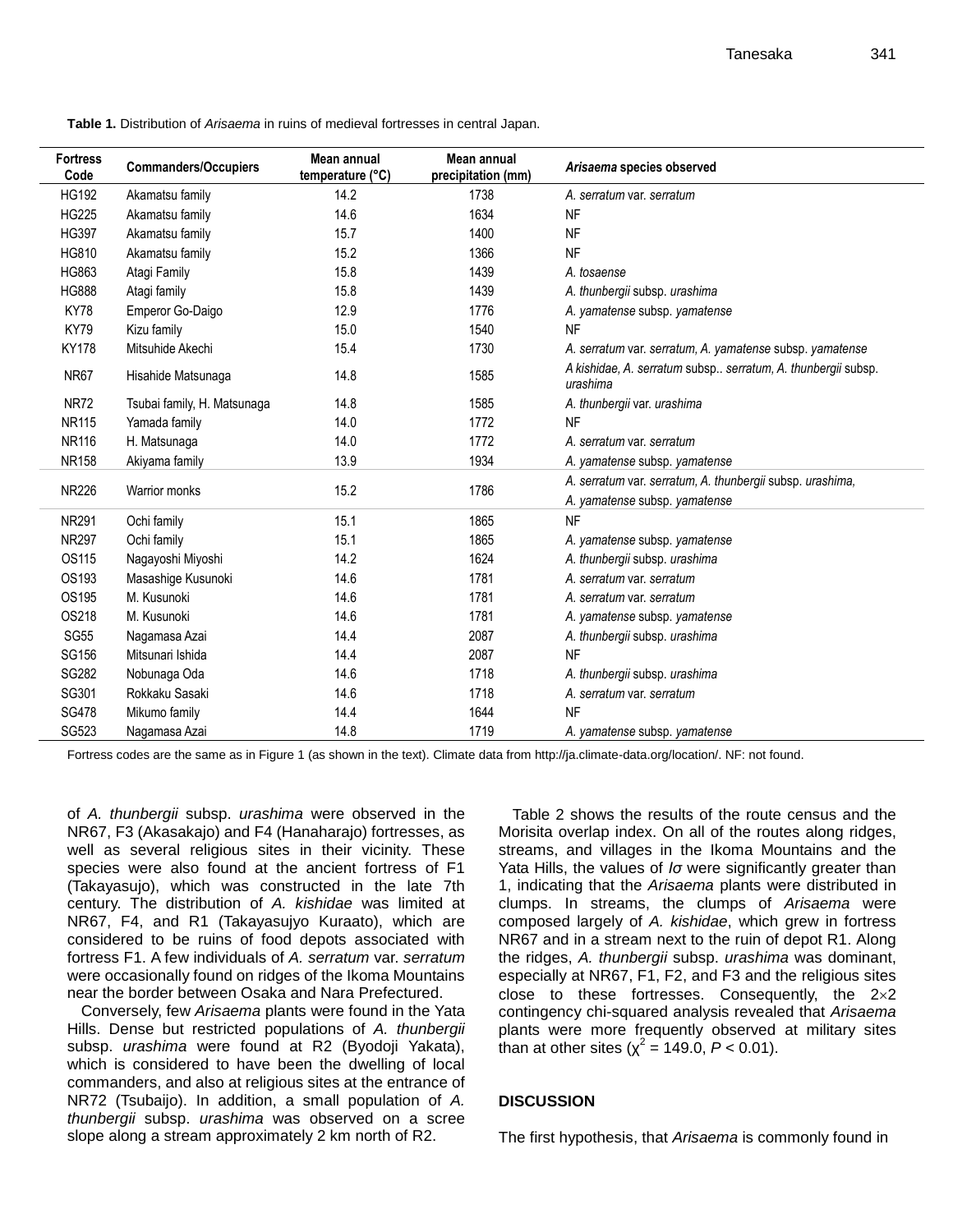

**Figure 2.** *Arisaema* growing in the ruins of medieval fortresses in central Japan (a), *A. serratum* var. *serratum* with white stripes on spathe and capitate spadix appendage in OS193; (b) *A. yamatense* subsp. *yamatense* with rounded, green, glossy apex of the spadix appendage and (d), ripening of the spadix in NR297; (c), *A. thunbergii* subsp. *urashima* with a prolonged spadix appendage in HG888; (e), *A. kishidae* with comparatively shorter peduncle than petiole in female plant in NR67; (f), *A. tosaense* with green body and long caudate spathe limb in HG863.



**Figure 3.** Map of route census showing the distribution pattern for *Arisaema* plants in the southern Ikoma Mountains and Yata Hills (basic map obtained from the Geospatial Information Authority of Japan, https://maps.gsi.go.jp/). The survey route is shown as a broken line (ridge), dotted line (stream), and dash-dotted line (village). Bold ellipses, rectangles and circles indicate military sites, Buddhist temples, and Shinto shrines, respectively. Symbols indicate *A. kishidae* (♥), *A. serratum* var. *serratum* (♦) and *A. thunbergii* subsp. *urashima* (♠).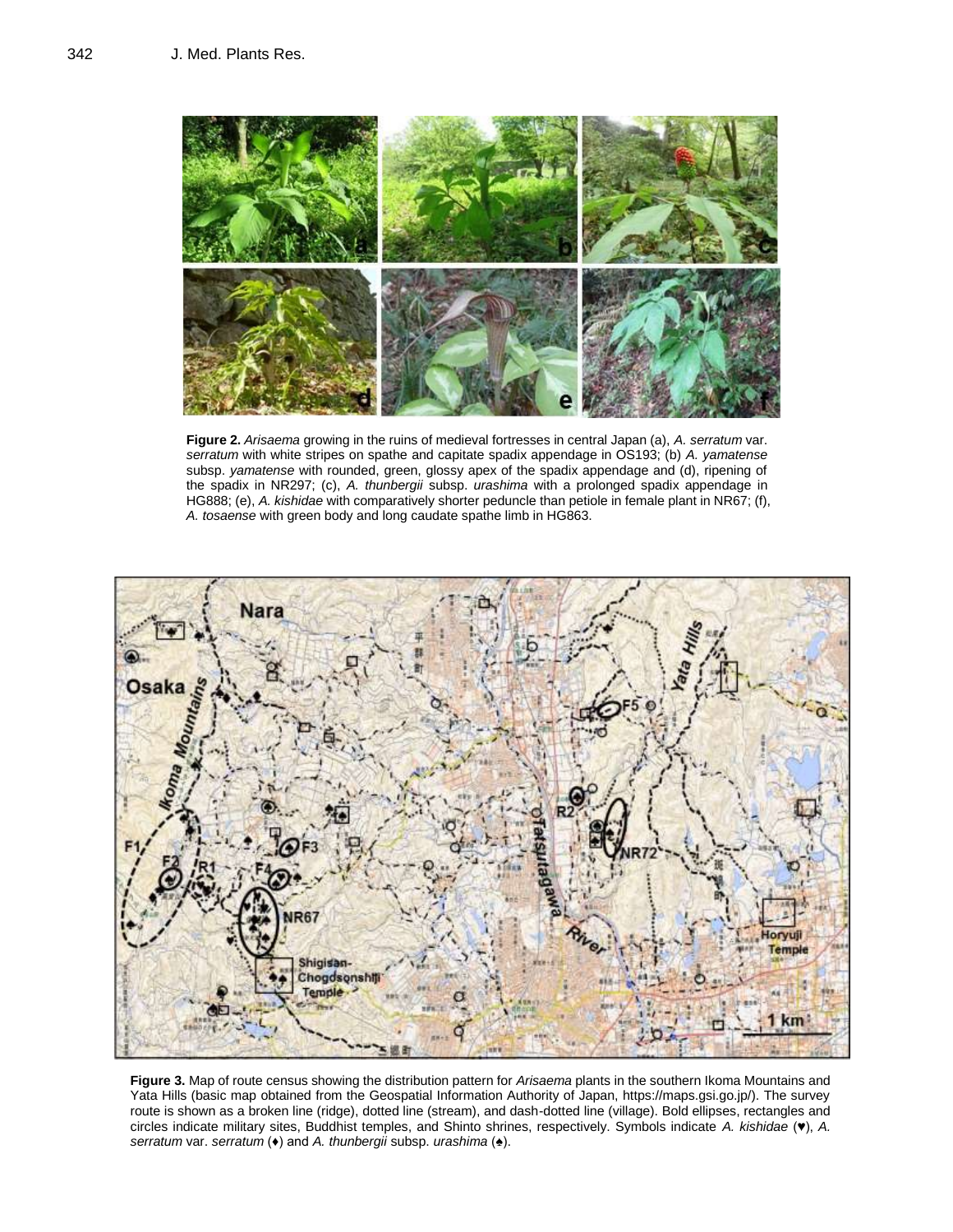| Region                                                                        | Part    | No. of quadrats<br>examined | No. of quadrats<br>Arisaema observed | Total no, of<br><b>individuals</b> | lσ   | $x^2$ | P                        |  |
|-------------------------------------------------------------------------------|---------|-----------------------------|--------------------------------------|------------------------------------|------|-------|--------------------------|--|
|                                                                               | Ridge   | 83(15)                      | 18(9)                                | 420 (285)                          | 11.4 | 3145  | < 0.01                   |  |
| Ikoma Mtns.                                                                   | Stream  | 32(6)                       | 11(5)                                | 230 (180)                          | 6.53 | 262   | < 0.01                   |  |
|                                                                               | Village | 502(1)                      | 15(1)                                | 350(40)                            | 47.5 | 18114 | < 0.01                   |  |
|                                                                               | Ridge   | 84(12)                      | 2(1)                                 | 25(5)                              | 56.0 | 1403  | < 0.01                   |  |
| Yata Hills                                                                    | Stream  | 42(0)                       | 1(0)                                 | 20(0)                              | 25.4 | 505   | < 0.01                   |  |
|                                                                               | Village | 239(1)                      | 1(1)                                 | 30(30)                             | 239  | 7140  | < 0.01                   |  |
| Total                                                                         |         | 982(35)                     | 48(17)                               |                                    |      |       |                          |  |
| Contingency analysis of Arisaema incidence on military sites and other sites: |         |                             |                                      |                                    |      |       | $x2 = 149.0$<br>P < 0.01 |  |

**Table 2.** Distribution pattern of *Arisaema* spp. observed during a route census in the Ikoma Mountains and Yata Hills.

Each quadrat was defined as a 100 m-section of footpath with a 5-m area adjacent to each side of the path (sample unit area: 1,000 m<sup>2</sup>). *Iσ*: Morisita overlap index. Parentheses indicate corresponding number at each military site.

the ruins of fortresses scattered throughout central Japan, was supported. Although several thousand medieval fortresses are scattered throughout Japan and the fortresses surveyed here are merely a representative sample, this study provided preliminary evidence of a relationship between the incidence of *Arisaema* and fortresses. The second hypothesis, that *Arisaema* grows more intensively at military sites compared with surrounding areas such as natural forests and other traditional construction, was also supported by the route census of this study. These results thus indicate a strong association between *Arisaema* and military sites. This finding also predicts target sites to find this plant.

Why is this plant commonly found at military sites? The establishment of *Arisaema* populations is highly dependent on several environmental conditions, especially insolation and soil moisture conditions (Gusman and Gusman, 2006). The cutting of trees, leveling of the ground, digging, and occasional stone wall construction involved in fortress construction would have affected the solar radiation reaching the forest floor and the drainage characteristics of the soil, and consequently, may have provided conditions favorable for the growth of these plants. Similar modifications to the microenvironment are expected to have occurred during construction of Buddhist temples and Shinto shrines. However, in the route census in this study, which included 17 Buddhist temples and 19 Shinto shrines, *Arisaema* was typically only found at religious sites near forts. This observation does not adequately support the idea that a change in soil microclimate resulting from fortress construction was a major factor in why these plants were found within forts.

On the other hand, it is worth considering the bibliographic information about medicinal use of *Arisaema* in medieval Japan. In an anonymously authored document (Anonymous, mid-14th century), the "*Kinso Ryoji Sho*"*,* which dealt with emergency treatment of wounds resulting from weapon injuries, *Arisaema* is

recommended for treating the following: stopping blood flow from a wound; returning viscera to the abdominal cavity; treating wounds by everting them slightly to expose the damaged internal tissue so that it can be cleaned and medicines can be applied to prevent death by septicemia; treating brain tissue protruding from head wounds; as well as other injuries. During conflicts with rival chiefs, trade routes were severed, and warriors and commanders would need to procure their own medicine for use on the battlefield (Shinmura, 2013). It is very likely that *Arisaema* would have been stored or cultivated in the vicinity of warrior residences and military facilities. Indeed, even after the national wars ended in the early 17th century, central and local administrations established by warriors managed their own medicinal herb gardens and frequently cultivated *Arisaema* (Ueda, 1930).

Taken together, the incidence of *Arisaema* in the ruins of military sites, combined with the historical importance of *Arisaema* in the treatment of wounds resulting from warfare, strongly suggest that the *Arisaema* plants found in the fortresses are historical remnants of the plants that were used to treat warriors and commanders. In this context, to fully appreciate the distribution and regional diversity of this plant species in Japan, further studies from an ethnobotanical perspective are necessary.

## **Conclusion**

This study revealed a strong association between the incidence of plants in the genus *Arisaema* and the ruins of medieval fortresses in central Japan. To better appreciate the distribution of this genus and its regional diversity in Japan, an ethnobotanical survey and bibliographic data search are considered essential.

# **CONFLICT OF INTERESTS**

The author has not declared any conflict of interests.